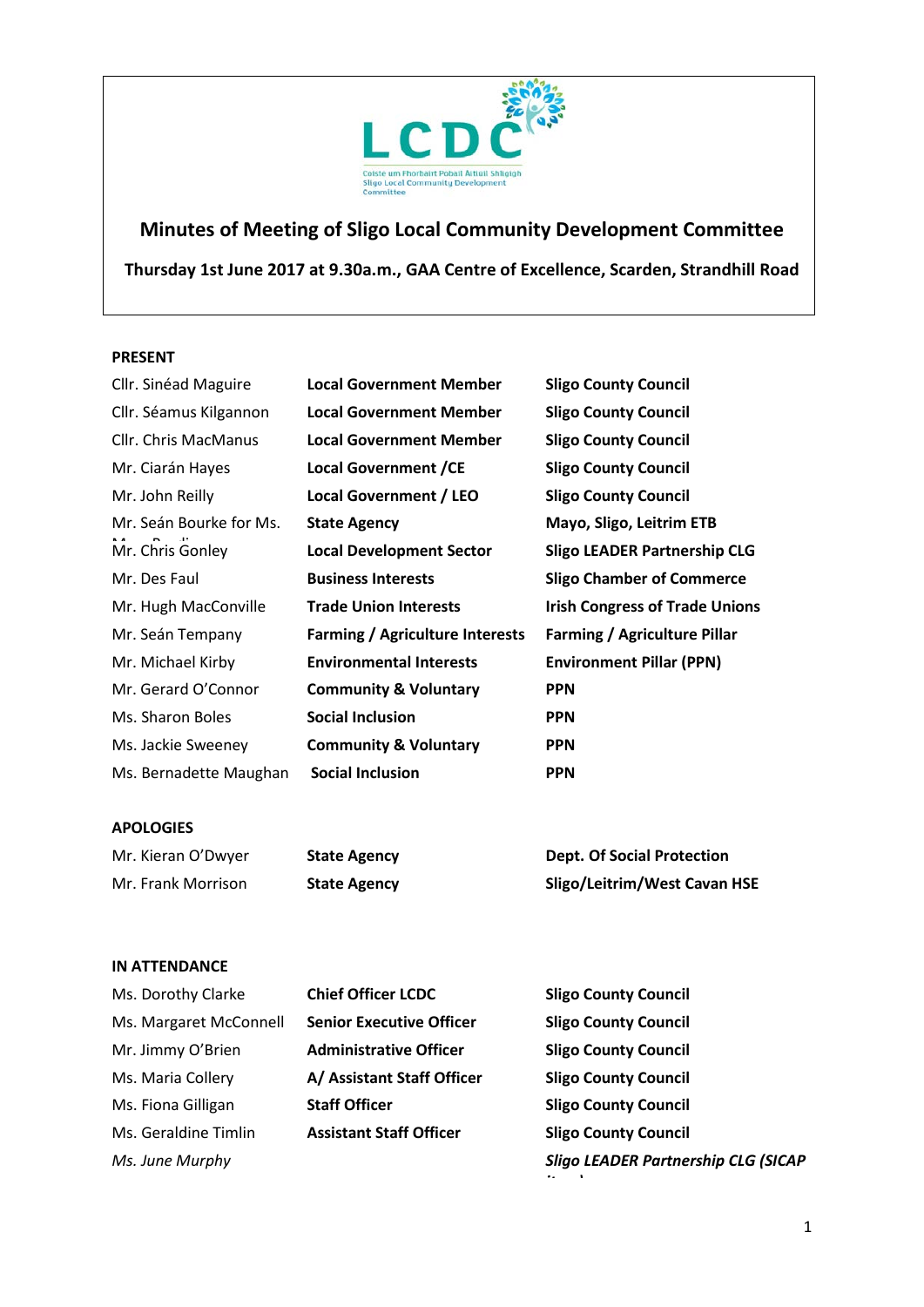Chair Cllr Sinéad Maguire opened the meeting and acknowledged Mr. Gerry O'Connor's invitation to hold this meeting of the LCDC at the GAA Centre of Excellence in Scarden. Cllr Maguire also welcomed Mr. Seán Bourke who was in attendance as ETB representative on behalf of Ms. Mary Brodie.

## **1. DECLARATION OF INTEREST**

Mr. Chris Gonley (Sligo LEADER Partnership CLG.) declared an interest in SICAP.

# **2. MINUTES**

Minutes of last meeting held on the  $6<sup>th</sup>$  April 2017 were proposed by Mr. Gerry O'Connor, seconded by Cllr. Chris MacManus and agreed by all.

# **3. MATTERS ARISING**

There were no matters arising.

# **4. LCDC BIENNIAL REPORT**

Ms. Dorothy Clarke advised members that the LCDCs are required to prepare and submit an annual report to the local authority. The last annual report covered activity in 2014 so this year a biennial report has been prepared to cover 2015 and 2016. Ms. Clarke referred to extensive work carried out by the LCDC during this period including the consultation, preparation and adoption of the Local Economic & Community Plan, SICAP, Local Development Strategy for the Rural Development Programme and Peace IV Programme.

Cllr Maguire commented that this was substantial report and credited the support staff to the LCDC.

Submission of this Biennial Report to Sligo County Council was proposed by Ms. Sharon Boles and seconded by Mr. Hugh MacConville.

## **5. LOCAL ECONOMIC & COMMUNITY PLAN**

- **Presentation by Mr. Gerry Hone, Túsla**
- **Funding opportunities for Economic & Community Development** 
	- o **Town & Village Renewal Scheme 2017**
	- o **CLÁR Programme 2017**
	- o **Outdoor Recreational Infrastructure Scheme 2017**

It was noted that Túsla had been invited to make a presentation but were unavailable to attend this meeting and had to give apologies at short notice. Their presentation is deferred to a future meeting of the LCDC.

Report on Funding Opportunities was circulated to Members. Ms. Margaret McConnell went through the report which outlined funding streams as above. This item will be included on agenda for future meetings of the LCDC in order to keep members informed.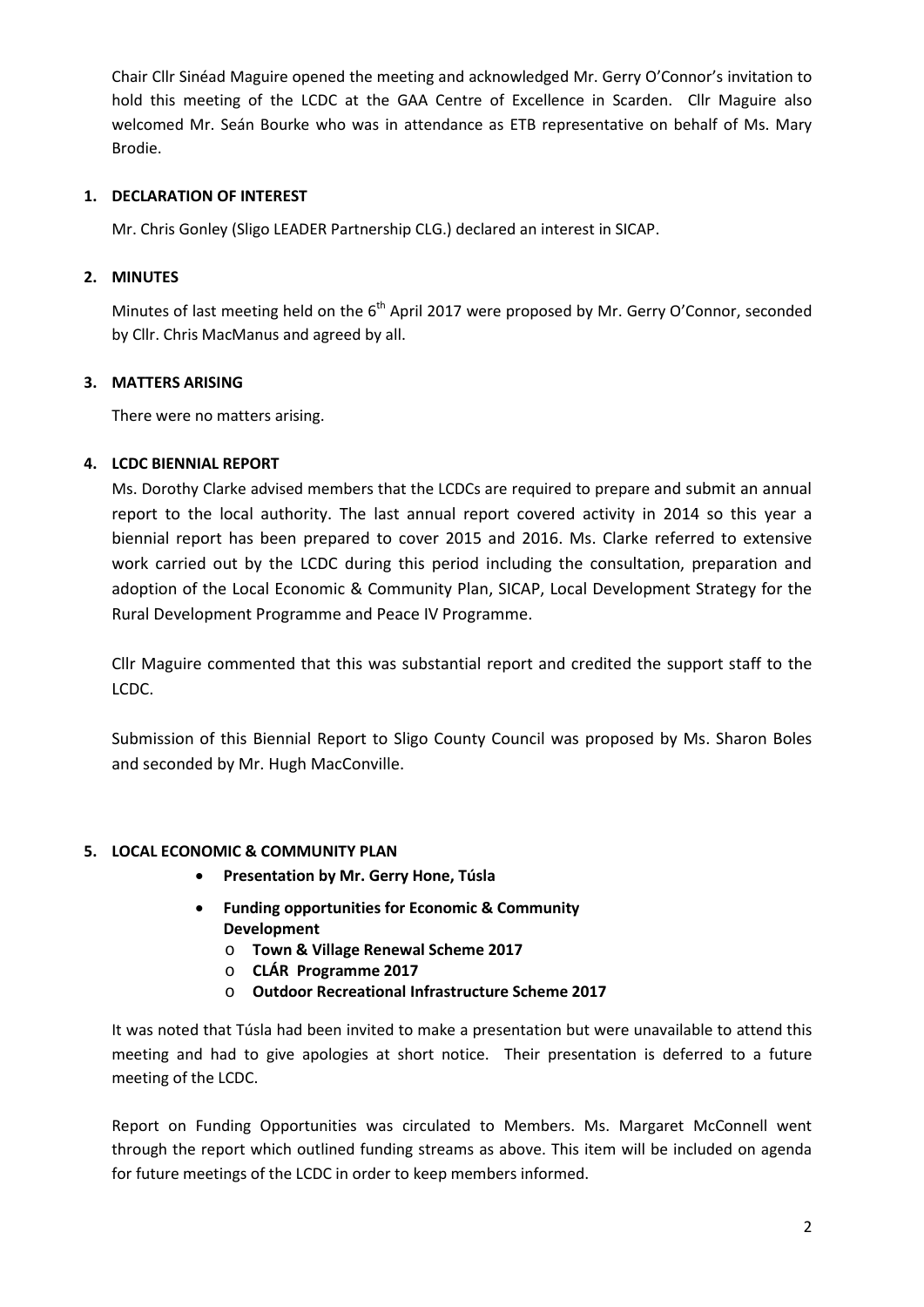It was noted that CLÁR funding is not open to all areas in the County. This issue was raised at a meeting of the Strategic Policy Committee.

## **6. SICAP UPDATE FROM SLIGO LEADER PARTNERSHIP CLG**

Ms. Margaret McConnell advised members of communication received from the Department  $17<sup>th</sup>$ May 2017 informing LCDC Chief Officers of the requirement to issue a Prior Information Notice (PIN) for the procurement process for SICAP 2018 which is being re-tendered nationally. As instructed by the Department, due to possible conflict of interest, the Council was not in a position to discuss this PIN with Sligo LEADER Partnership CLG until after the Notice was published. Formal notification letter has since issued to SLPCo.

The Department's letter OF  $17<sup>TH</sup>$  May also outlined expected dates for the next SICAP procurement process - Request for Tender (RFT) to issue in late July with a closing date for receipt of tenders in early October and contracts to issue in December 2017.

Ms. McConnell endorsed Sligo LEADER Partnership CLG's work to date on SICAP.

Ms. June Murphy circulated update report on SICAP with actuals achieved as at 25<sup>th</sup> May. Members were advised that the mid-year review will be undertaken in June and will review progress from 1st Jan –  $31<sup>st</sup>$  May 2017. Pobal's mid-year targets for the two Key Performance Indicators (KPIs), have both been exceeded at 25/5/17.

The Chair, Cllr Sinéad Maguire thanked Ms. Murphy for her report.

## **7. PUBLIC PARTICIPATION NETWORK UPDATE**

Report circulated to members in advance of the meeting. Ms. Geraldine Timlin briefed Members on the work of the PPN and advised that the PPN membership continues to grow. Cllr Séamus Kilgannon commended the PPN team on work to date and Cllr Sinéad Maguire commented on the very informative monthly bulletin.

Cllr Chris McManus raised some concerns with regards groups self defining at registration in that some groups registered with the Social Inclusion College do not have social inclusion as their primary focus. It was noted that there are no guidelines on the registration process.

## **8. PEACE IV PROGRAMME UPDATE.**

Report was circulated to members in advance of the meeting. Ms. Dorothy Clarke went through this report and advised members that the agreement was signed with the SEUPB in April, however approval to commence the Action Plan has still not issued.

Sligo received instruction from the SEUPB with regards the programme for Children & Young People which included the condition that projects run in schools must be extra-curricular and held outside of school hours for projects which are intended to be run in Transition Year.

Sligo County Council has appealed this condition to the SEUPB as it will impact on the delivery of the Music Programme.

Cllr Chris MacManus expressed disappointment with this delay in commencement of the programme and raised concerns as the programme for Children had a start date in September.

Ms. Dorothy Clarke advised that because Sharing Education and other projects lead into the academic year, it was necessary to delay project start to January 2018. Cllr Maguire queried if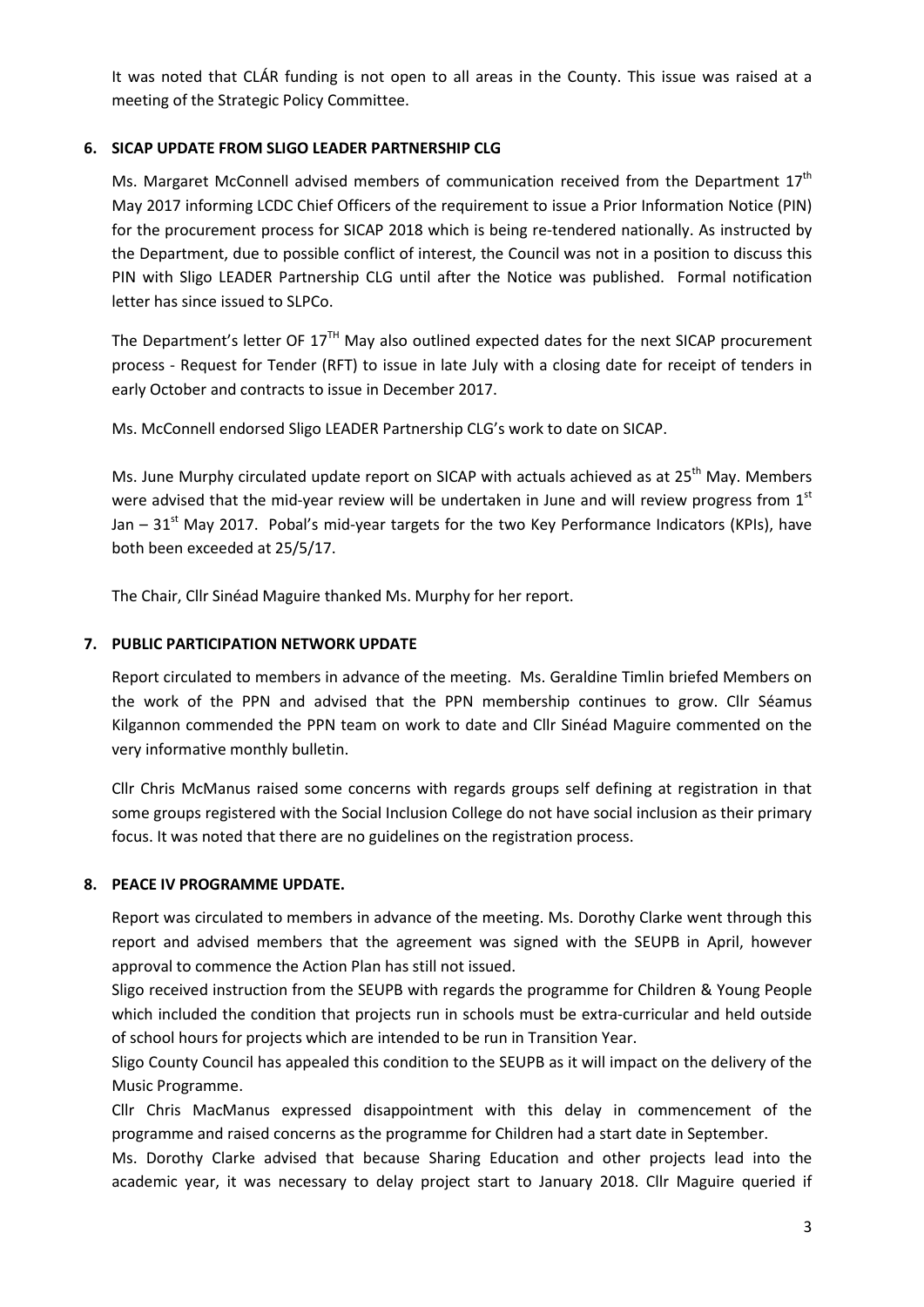confirmation has been received from the SEUPB to approve the January 2018 start date and Ms. Clarke advised that approval is anticipated.

It was also noted that work necessitated with regards proposed capital project for Stephen Street car-park will require integration with the Infrastructural Directorate workload of the Council.

Ms. Sharon Boles complimented Ms. Aisling Smyth on work to date on the Peace IV Programme.

#### **9. CORRESPONDENCE**

- **Department of Social Protection e-mail 11.5.17 in relation to Targeted call for Community Services Programme (CSP) proposals AOB**
- **Letter from Ombudsman for Children re 'Children Now, Rights now' (March 2017)**
- **Pathfinder Programme – Pilot Programme for the Development of Local Community Development Committees (Department e-mail 4th April)**

Ms. Margaret McConnell briefed Members on correspondence as above.

With regards Targeted call for Community Services Programme (CSP), it was noted that there is already a waiting list for CSP with the Department. This targeted call has a very short turnaround of 6 weeks for proposals.

In relation to the letter from the Ombudsman for Children and the 25<sup>th</sup> anniversary of Ireland's ratification of the UN Convention of the Rights of the Child (UNCRC), Ms. Sharon Boles advised Members that CYPSC is currently working on a participation lab for children and young people to have their say. Ms. Boles is to get details from Ms. Maeve Whittington. This could represent Sligo's action to mark the anniversary of the UNCRC.

With regards the Pathfinder Programme, Ms. McConnell advised that Sligo is one of the LCDC's selected for this Pilot. LCDC Members were invited to consider how their role can be enhanced and feedback to Ms. McConnell who will then feedback to the National Forum.

The Department are looking at developing an accredited training programme for LCDCs and support staff around the implementation and delivery of their Local Economic & Community Plans. Members to be kept informed on any update with this.

#### **10. AOB**

Members queried progress with regards to the Sligo Economic Forum and Ms. Clarke advised of a meeting proposed for early July.

Mr. Ciarán Hayes reiterated that the function of the Economic Forum will complement but not compete with that of the Action Plan for Jobs. One of the main focuses of the Forum will be to look at the challenges arising from Brexit and how best Sligo positions itself to address these challenges.

Mr. Hayes advised of recent trip to Brussels with the Director of the NWRA and how supportive other institutions are of Ireland in the context of Border issues now presenting from Brexit.